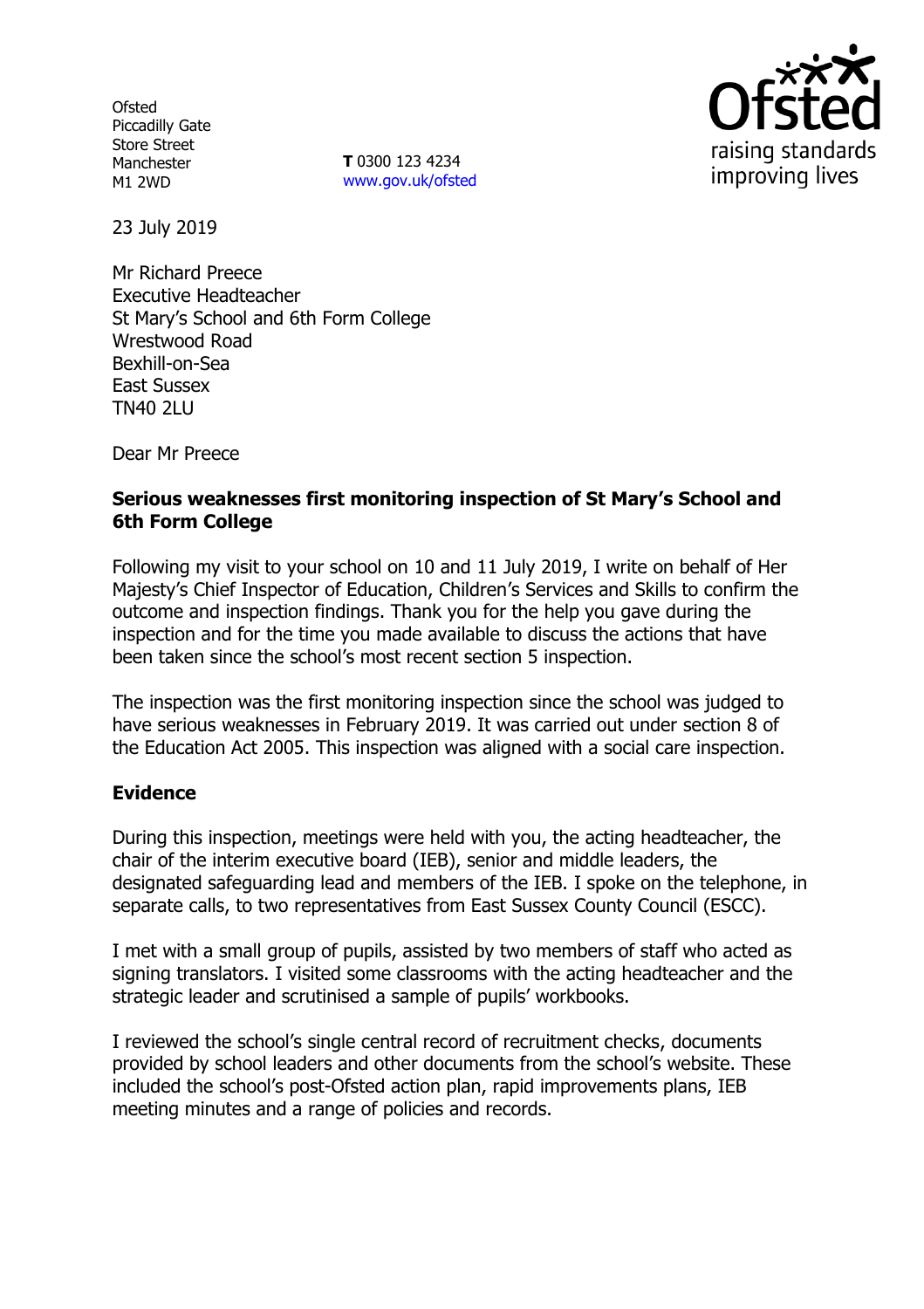

## **Context**

The substantive headteacher left his post in February 2019. Most of the governors and trustees, including the chair of governors, resigned in March 2019. Two of the original governors remain. Since then, ESCC, in discussion with the regional schools commissioner's office, enlisted support from the Torfield and Saxon Mount Academy Trust (TASMAT). An IEB has been in place since March 2019 and includes representatives from TASMAT and ESCC. An executive headteacher and chair of the IEB, both from TASMAT, are providing extensive leadership support to the school. The deputy head of education is currently the acting headteacher and responsible for the school's day-to-day operation. Several leaders from TASMAT are providing senior leadership support in relation to safeguarding, business management support and the development of teaching, learning, assessment and the curriculum. A number of other staff have since either left or joined the school.

## **The quality of leadership and management at the school**

Senior leaders are bringing stability and a sense of purpose to the improvement of the school. Middle leaders welcome the changes that are being made, they understand their roles clearly and they are held firmly to account for their work to improve the quality of education in the school. Firstly, senior leaders have rightly focused on ensuring that pupils are safe. Additionally, a wide range of systems, procedures and policies are being overhauled to create a more stable foundation for future improvement. There are early signs that leaders' efforts are starting to have a positive impact on the areas for improvement identified at the previous inspection.

The leaders' post-Ofsted action plan closely aligns with the areas for improvement identified at the time of the previous inspection. The action plan accurately pinpoints the priorities to be addressed and reflects an appropriate sense of urgency. Helpful detailed rapid improvement plans, focused on specific aspects of development, link to the overall action plan. However, the post-Ofsted action plan does not describe clearly the milestones that will be used to measure the school's progress towards becoming a good school. Furthermore, the plan does not focus sharply on evaluating the impact of actions taken on improving pupils' outcomes. Leaders acknowledge that the plan needs to be updated, making use of the knowledge they now have about the school.

Safeguarding is improving at the school. The designated safeguarding lead (DSL) is receiving helpful support from ESCC. She is accessing training and is now part of a local network of support for DSLs, although she has not yet attended the DSL training delivered by the Local Safeguarding Children Board. Senior leaders acknowledge that this must be a priority. The DSL is developing her skills and understanding of her role in keeping pupils safe. Weekly meetings between the DSL and the behaviour and attendance leads ensure that staff work together to monitor concerns about pupils' welfare. Administrative errors identified in the school's single record of recruitment checks were rectified before the end of the inspection.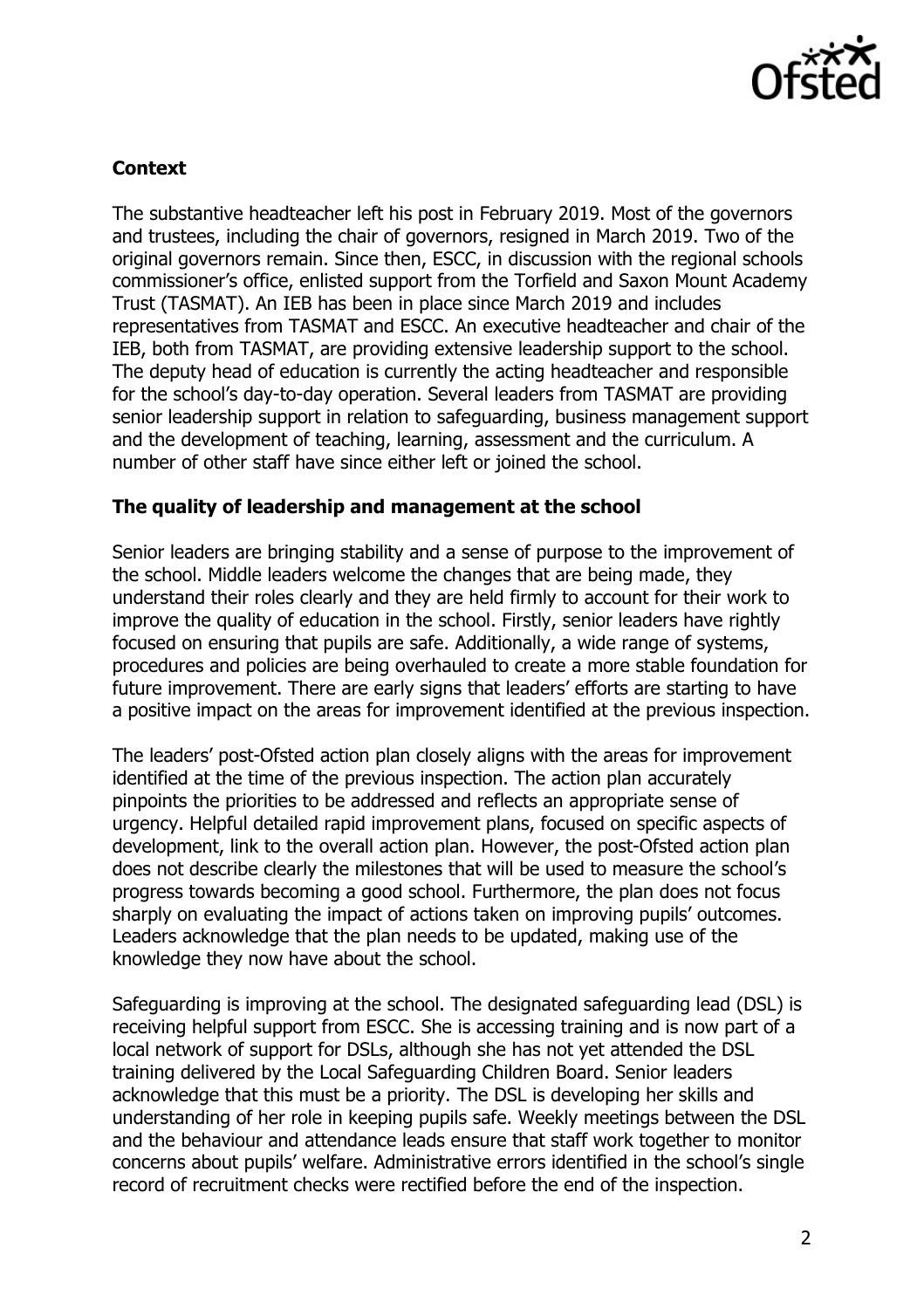

The school's system for staff to report concerns has been improved, now alerting leaders to safeguarding concerns promptly and clearly. Referrals to external agencies are made appropriately and in a timely manner. Previously, the school's record-keeping system was too unwieldy because it stored all worries about pupils in one place, regardless of whether these were about safeguarding, behaviour or minor accidents. Sensibly, the system has been improved so that these concerns are now kept separately to help ensure that reports about a pupils' safety or welfare are not missed. However, in transferring from one system to another, there remain a significant number of open referrals on the previous system. These have not yet been reviewed to check for any safeguarding concerns. As a result of the inspection, a plan is now in place to address this urgently.

Since the previous inspection, leaders have been working to improve communication with parents and carers. A 'parents' consultation group' has been established, led by a member of the IEB, to allow for a two-way flow of information. However, during the inspection, a small number of parents contacted Ofsted to express concerns about the school, including issues such as the safeguarding arrangements, pupils' behaviour and leadership. The concerns raised by parents did not reflect what was found in the school during the inspection. Despite leaders' recent actions to enhance communication, some parents remain mistrustful of the school. Leaders know that there is more work to do to improve relationships between parents and the school.

Pupils' attendance is now recorded and analysed more rigorously. The attendance leader tracks patterns of absence systematically. Concerns about any pupil's absence are followed up individually, including with a home visit when appropriate. The attendance leader reports regularly to the senior leadership team so that leaders maintain oversight of attendance across the school. As a result of this meticulous approach, pupils are starting to attend school more regularly.

The school's approach to promoting positive behaviour is getting better. During the inspection, pupils' behaviour was calm and positive. In classrooms, pupils are respectful and patient with each other. Pupils move around the site in a composed and polite manner, cheerfully greeting staff, other pupils and visitors. A new behaviour management policy and anti-bullying policy have been developed, sensibly promoting a consistent approach across the school. Whole-school staff training is scheduled to take place in the next few weeks, with the new policy implemented from September 2019. Since the previous inspection, there has been one fixed-term exclusion and no permanent exclusions. The school's exclusion policy has been rewritten and it is planned to share this with staff in the forthcoming behaviour training. The positive handling policy has also been reviewed. Records about the use of physical intervention carefully describe any incidents. However, record-keeping is presented in several different formats, hampering leaders' efficient oversight. The analysis of records of the use of physical intervention revealed several examples when, due to some pupils' limited language levels, they had not been debriefed following an incident. This is a concern, given the school's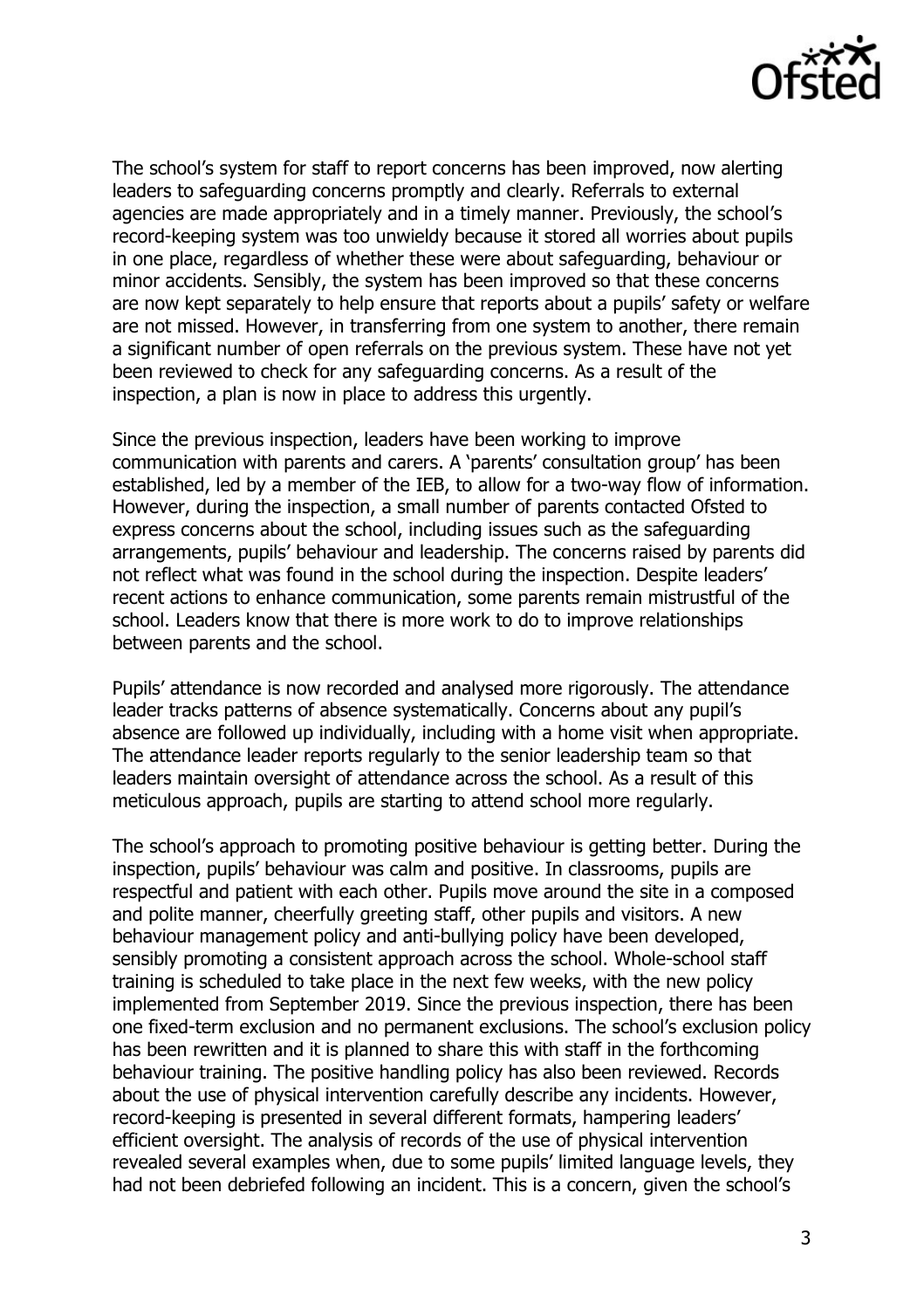

specialist status in supporting pupils' communication needs.

Since the introduction of the IEB, governance is improving. There is now a clear distinction between governors and trustees. Governors are skilled and fully understand what the priorities for improvement are. School leaders are being held firmly to account. Each member of the IEB is taking a lead on an aspect of improvement and evaluating the school's progress carefully. Minutes of IEB meetings show evidence of the impact of their actions to improve the school. Governors are rightly working to secure the financial stability of the school.

Leaders' work to improve the quality of teaching, learning and assessment is in the early stages. A new leader, from TASMAT, with responsibility for developing the curriculum has very recently joined the school. Staff have received helpful training, and leaders were pleased to see evidence of this being implemented successfully during our visits to classrooms. Encouragingly, additional adults are starting to be used more effectively to support pupils' learning. Leaders have rightly focused their efforts on improving safeguarding and leadership and management. Even so, the weaknesses in teaching, learning and assessment identified at the previous inspection are mostly still evident. Pupils' written work shows that the most able pupils are often provided with tasks that are not suitably demanding. Systems for the consistent assessment and monitoring of pupils' progress are still being established.

Helpful work is under way to review the school's use of the pupil premium funding. The review provides useful next steps to support leaders in prioritising the use of the money more precisely than in the past. The review is not yet complete, however, and more work is needed to ensure that the funding is used effectively to improve disadvantaged pupils' outcomes.

External support is helping to improve the school. Representatives from ESCC and TASMAT are providing useful skills and expertise to strengthen the leadership capacity in the school. Training, mentoring and on-site support are helping to ensure that the quality of provision in the school is improving.

Following the monitoring inspection, the following judgements were made:

Leaders and managers are taking effective actions towards the removal of the serious weaknesses designation.

The school's post-Ofsted action plan is not fit for purpose.

Leaders and governors must urgently ensure that: